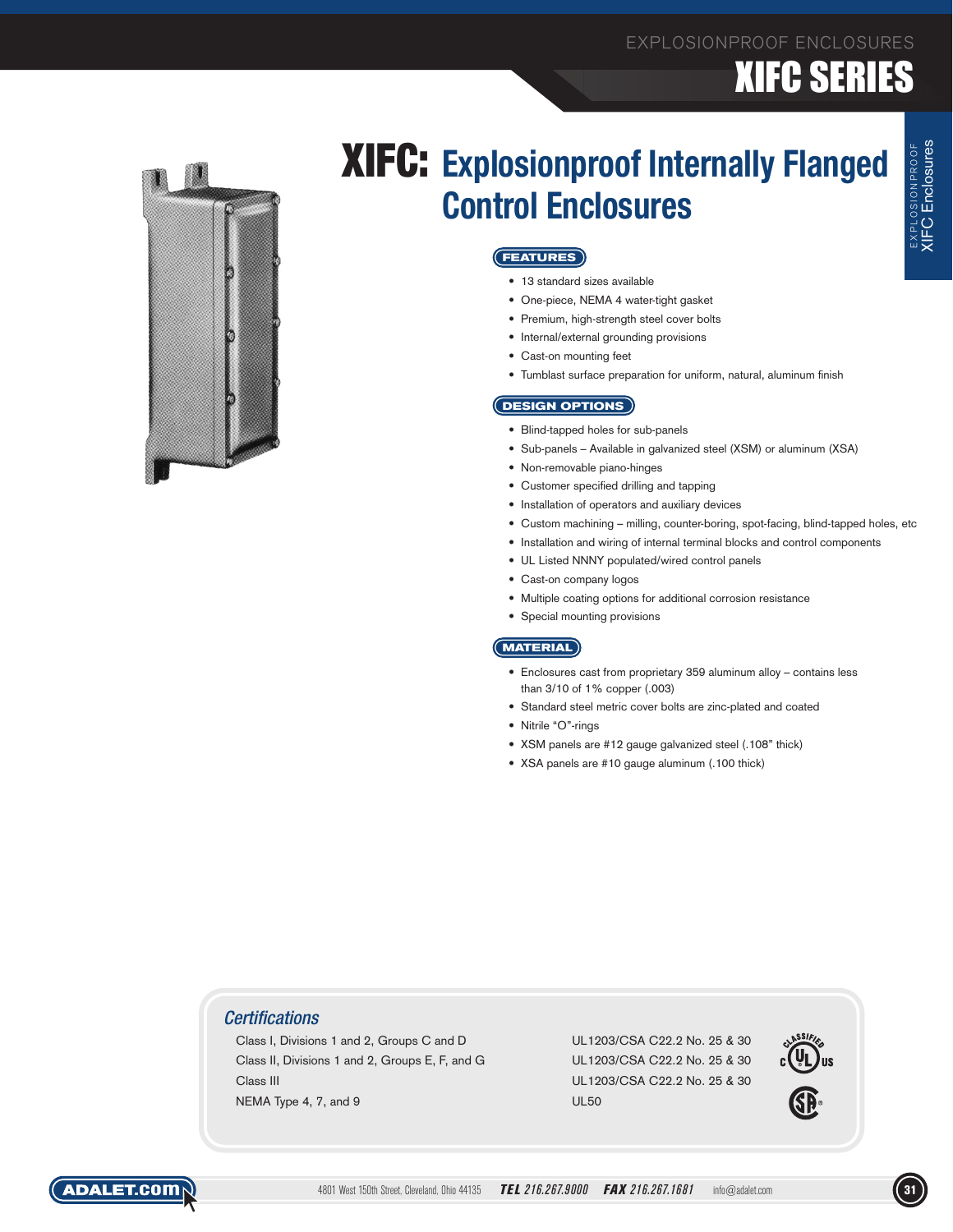### EXPLOSIONPROOF ENCLOSURES XIFCX SERIES

## XIFCX: **Flameproof Internally Flanged Control Enclosures**

#### **FEATURES**

- • 13 standard sizes available
- • Premium, high-strength steel, metric cover bolts
- Internal/external grounding provisions
- Cast-on mounting feet
- • Tumblast surface preparation for uniform, natural, aluminum finish

#### **DESIGN OPTIONS**

- Blind-tapped holes for sub-panels
- • Sub-panels Available in galvanized steel (XSM) or aluminum (XSA)
- • Non-removable piano-hinges
- • Customer specified drilling and tapping
- Installation of operators and auxiliary devices
- • Custom machining milling, counter-boring, spot-facing, blind-tapped holes, etc
- • Installation and wiring of internal terminal blocks and control components
- Cast-on company logos
- • Multiple coating options for additional corrosion resistance
- Special mounting provisions

#### **MATERIAL**

- • Enclosures cast from proprietary 359 aluminum alloy contains less than 3/10 of 1% copper (.003)
- • Standard steel cover bolts are zinc-plated and coated
- Nitrile "O"-rings
- • XSM panels are #12 gauge galvanized steel (.108" thick)
- • XSA panels are #10 gauge aluminum (.100 thick)



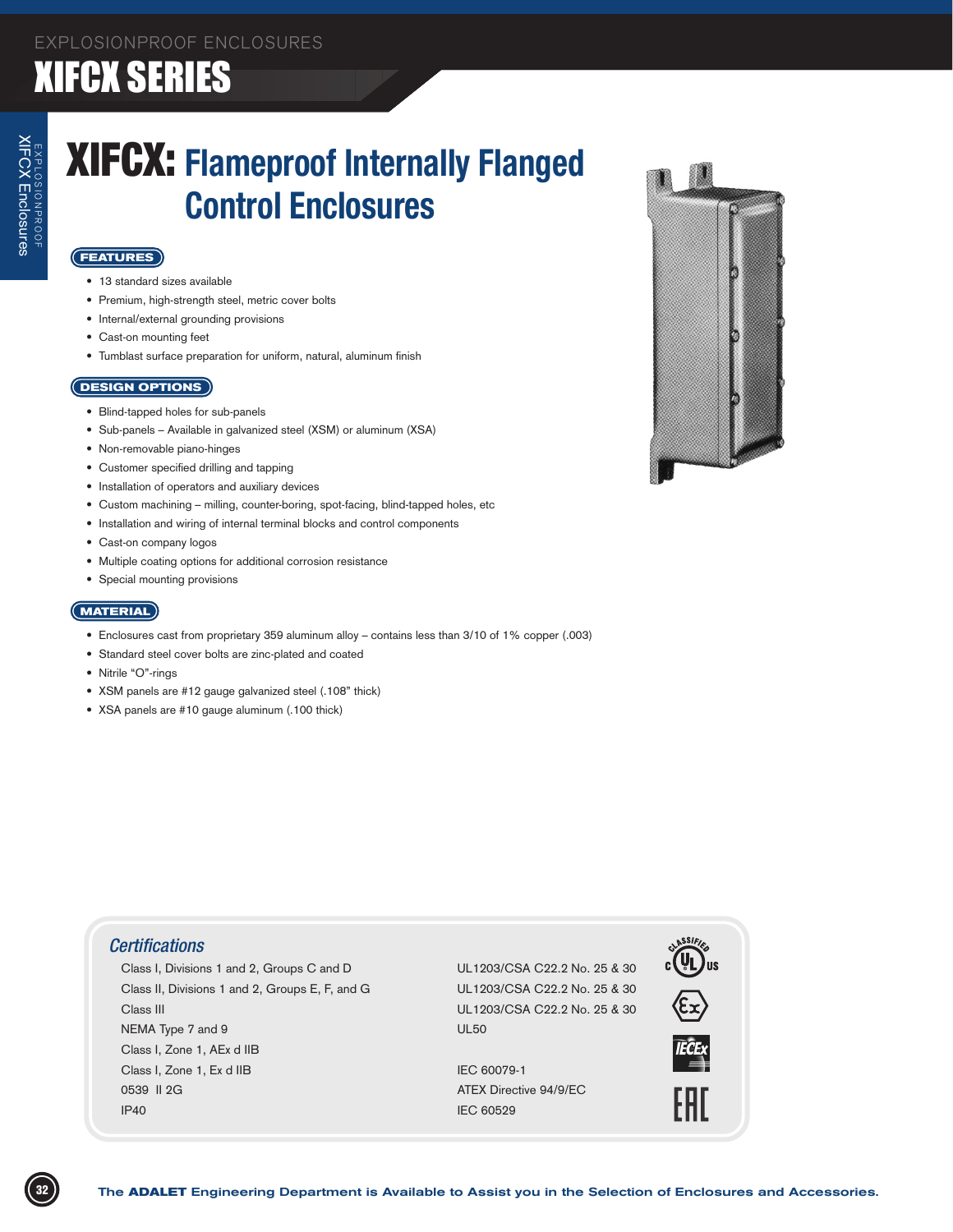### EXPLOSIONPROOF ENCLOSURES

# XIFC/X SERIES

# Customer Design Sheet